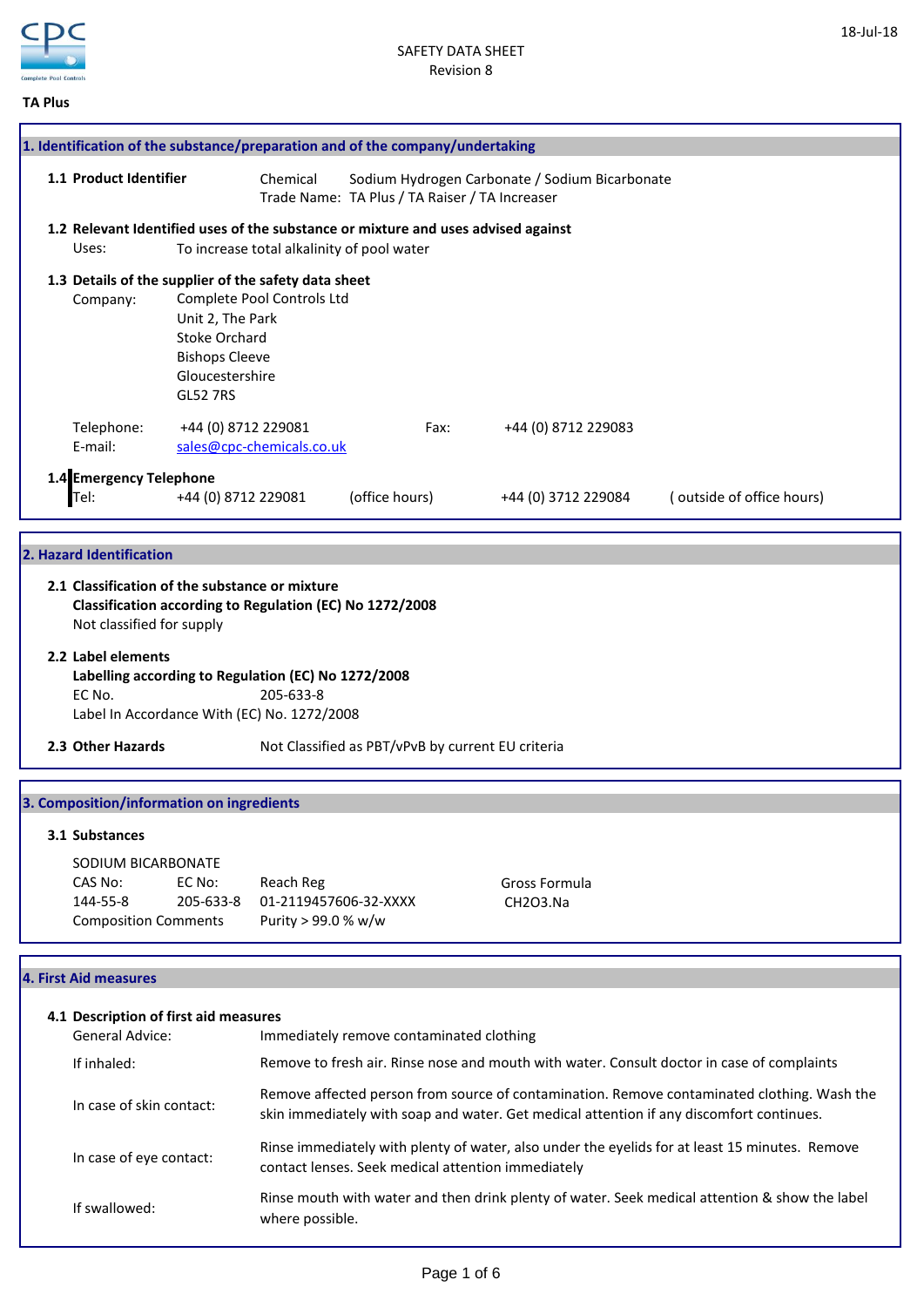# **4. First Aid measures**

**4.2 Most important symptoms and effects, both acute and delayed**

Symptoms: No further information available

Effects: No further information available

**4.3 Indication of immediate medical attention and special treatment needed** Treatment No recommendation given, but first aid may still be required in case of accidental exposure,

## **5. Fire fighting measures**

### **5.1 Extinguishing media:**

This product is not flammable. Use fire-extinguishing media appropriate for surrounding materials. Extinguishing media:

**5.2 Special hazards arising from the substance or mixture** Specific Hazards : When heated and in case of fire, irritating vapours/gases may be formed

# **5.3 Advice for fire-fighters**

Protective equipment: Use protective equipment appropriate for surrounding materials.

## **6. Accidental release Measures**

### **6.1 Personal precautions, protective equipment and emergency procedures**

Personal Precautions: Avoid inhalation of dust. Avoid contact with skin and eyes. Provide adequate ventilation

### **6.2 Environmental precautions**

Environmental precautions: Prevent entry into drains

# **6.3 Methods and materials for containment and cleaning up**

Clean-up procedures: Dispose of contaminated material as waste. Ensure adequate ventilation. Collect mechanically.

# **6.4 Reference to other sections**

See Section 8 for information on Personal protective equipment See section 13 for waste treatment information

# **7. Handling and storage**

# **7.1 Precautions for safe handling**

Avoid spilling, skin and eye contact. Do not eat, drink or smoke when using the product. Avoid handling which leads to dust formation. Provide good ventilation. Good personal hygiene is necessary. Wash hands and contaminated areas with water and soap before leaving the work site.

# **7.2 Conditions for safe storage, including any incompatibilities.**

| Safe Storage: | Store in tightly-closed, original container in a dry, cool and well-ventilated place. |
|---------------|---------------------------------------------------------------------------------------|
|               | Store away from incompatible materials (see Section 10).                              |
|               | Store at temperatures not exceeding 25°C. Do not expose to temperatures exceeding     |
|               | $50^{\circ}$ C/122 $^{\circ}$ F.                                                      |
|               |                                                                                       |

**7.3 Specific end uses** No information available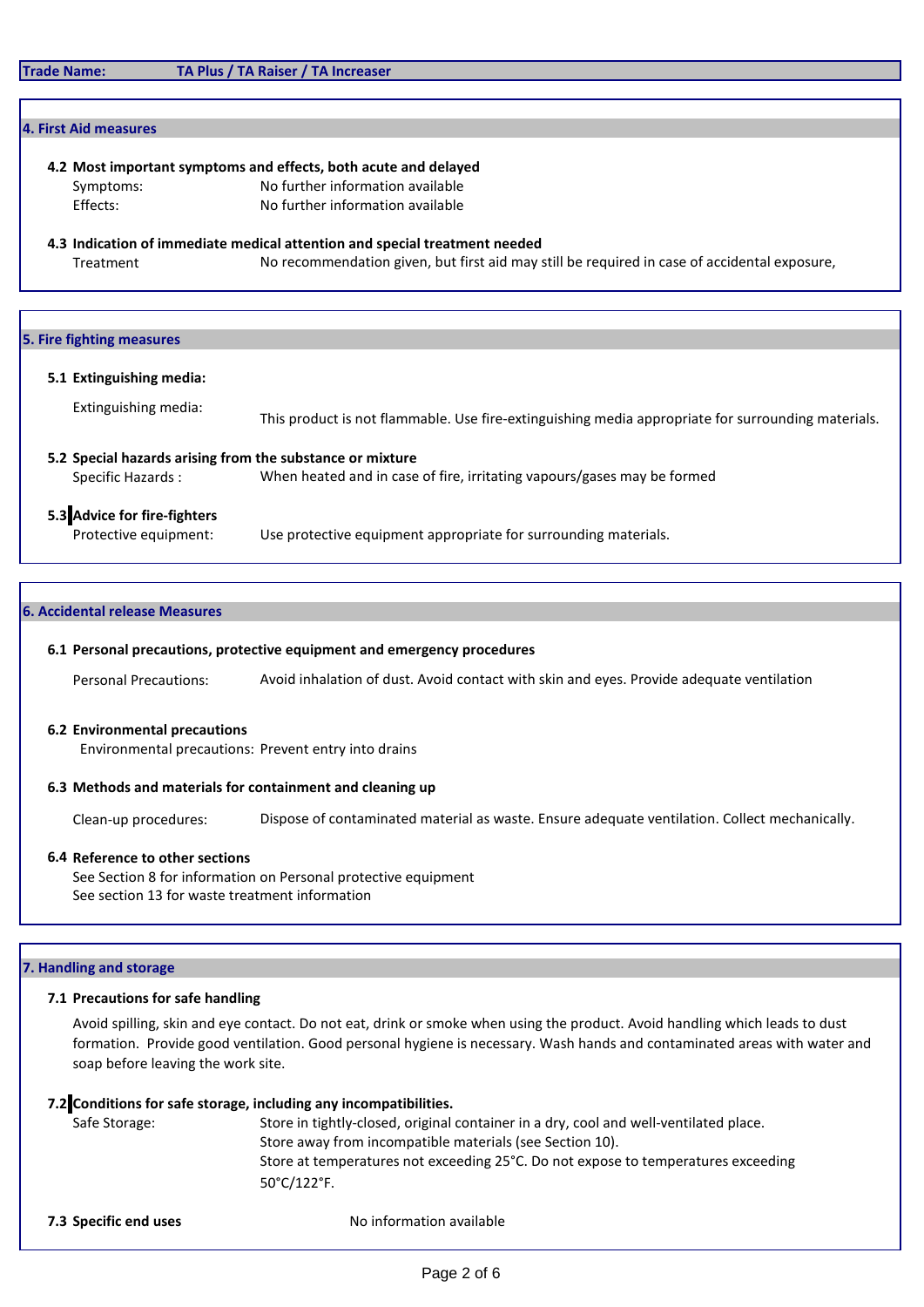| 8.1 Control parameters        | None assigned                                                                                                                                                                    |                                                                                                                                                                                                                                                                                                                                                                                                                                                                       |
|-------------------------------|----------------------------------------------------------------------------------------------------------------------------------------------------------------------------------|-----------------------------------------------------------------------------------------------------------------------------------------------------------------------------------------------------------------------------------------------------------------------------------------------------------------------------------------------------------------------------------------------------------------------------------------------------------------------|
| 8.2 Exposure controls         |                                                                                                                                                                                  |                                                                                                                                                                                                                                                                                                                                                                                                                                                                       |
| <b>Engineering measures</b>   | practicable                                                                                                                                                                      | Engineering controls should be provided which maintain airborne concentrations as low as                                                                                                                                                                                                                                                                                                                                                                              |
| Personal protective equipment |                                                                                                                                                                                  |                                                                                                                                                                                                                                                                                                                                                                                                                                                                       |
| <b>Respiratory protection</b> | protection must be worn.<br>Wear a suitable dust mask. (FFP1/FFP2)<br>EN405.<br>or<br>European Standard EN140.<br>Particulate filters should comply with European Standard EN143 | No specific recommendations. Protection against nuisance dust must be used when the<br>airborne concentration exceeds 10 mg/m3. If ventilation is inadequate, suitable respiratory<br>Disposable filtering half mask respirators should comply with European Standard EN149 or<br>Wear a respirator fitted with the following cartridge: Particulate filter, type P1.<br>Half mask and quarter mask respirators with replaceable filter cartridges should comply with |
| Hand protection               | Directive 89/686/EEC and standard EN 374.<br>Recommended material:<br>Nitrile rubber.<br>Rubber (natural, latex).<br>Butyl rubber.                                               | Wear protective gloves. The selected protective gloves have to satisfy the specifications of EU<br>Thickness:<br>0.35mm<br>0.5 <sub>mm</sub><br>0.5 <sub>mm</sub>                                                                                                                                                                                                                                                                                                     |
| <b>Breakthrough Time:</b>     | Polyvinyl chloride (PVC)<br>>480 minutes                                                                                                                                         | 0.5 <sub>mm</sub>                                                                                                                                                                                                                                                                                                                                                                                                                                                     |
| Eye protection                | Wear safety glasses approved to standard EN 166.                                                                                                                                 |                                                                                                                                                                                                                                                                                                                                                                                                                                                                       |

# **Hygiene Measures**

DO NOT SMOKE IN WORK AREA! Wash hands at the end of each work shift and before eating, smoking and using the toilet. Wash promptly if skin becomes contaminated. Promptly remove any clothing that becomes contaminated. When using do not eat, drink or smoke.

# **9. Physical and chemical properties**

| Form:                                   | Powder                                                                        |
|-----------------------------------------|-------------------------------------------------------------------------------|
| Colour:                                 | White                                                                         |
| Odour:                                  | No Odour                                                                      |
| pH @ 20°C:                              | Diluted Solution 8 @ 5 %                                                      |
| Boiling point:                          | Not determined                                                                |
| <b>Melting Point</b>                    | $270^{\circ}$ C                                                               |
| Relative density @ 20°C                 | 2.2                                                                           |
| <b>Evaporation Rate</b>                 | Not applicable                                                                |
| Viscosity                               | Not relevant                                                                  |
| Solubility Value (G/100G H2O@20°C)      | 9.5                                                                           |
| Decomposition temperature (°C)          | $50^{\circ}$ C                                                                |
| Flash point (°C)                        | Not applcable                                                                 |
| Flammability Limit - Lower(%)           | The product has no flammability, explosive or self-inflammability properties. |
| Flammability Limit - Upper(%)           | Not applicable                                                                |
| Partition Coefficient (N-Octanol/Water) | Not Applicable - Inorganic chemical.                                          |
| Oxidising properties                    | Does not meet the criteria for oxidising                                      |

| Mol. Weight | 85 |
|-------------|----|
|             |    |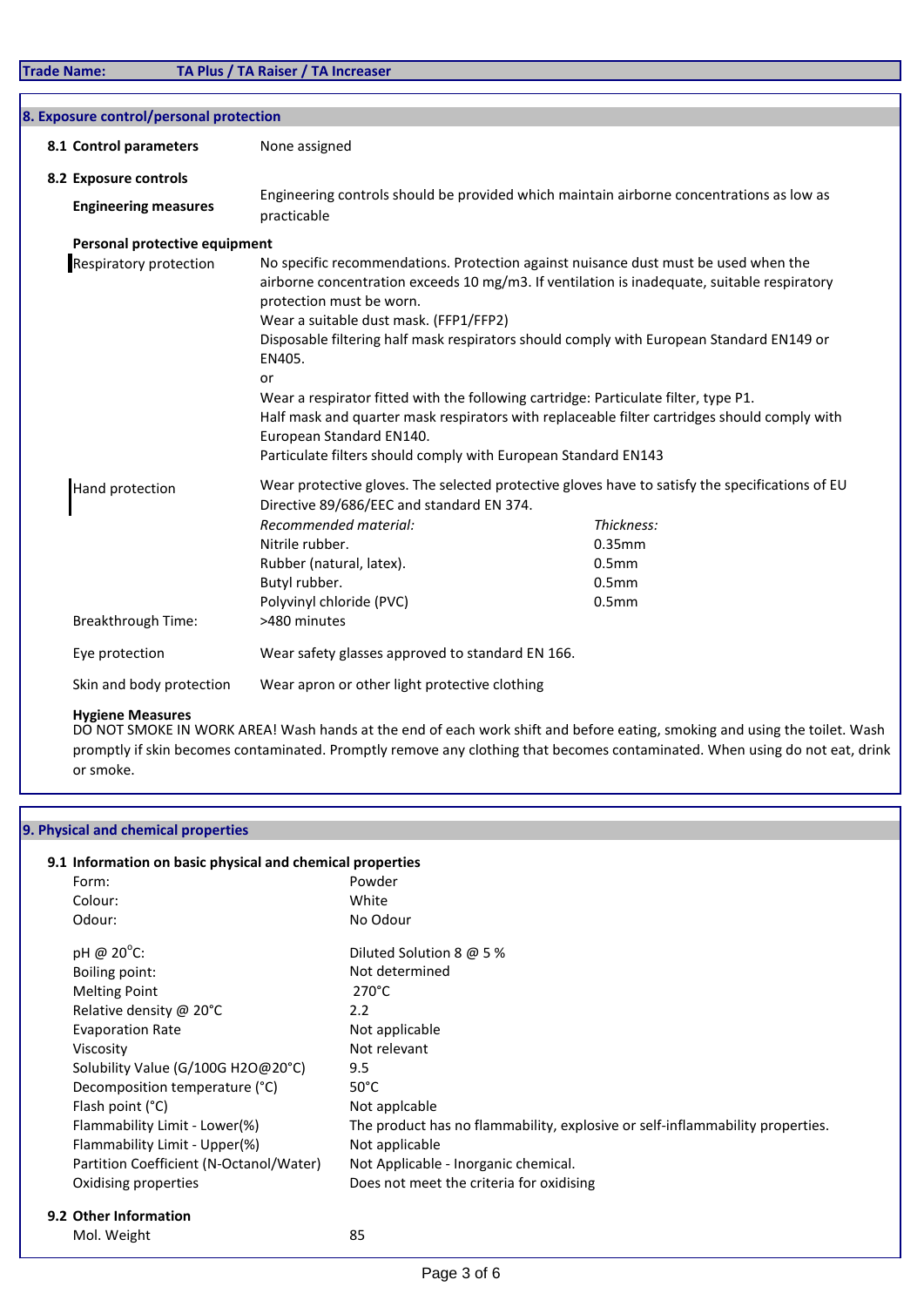| 10. Stability and reactivity                  |                                                                      |
|-----------------------------------------------|----------------------------------------------------------------------|
| 10.1 Reactivity<br>Reactivity                 | Reaction with acids                                                  |
| 10.2 Chemical stability<br>Chemical stability | Stable under normal use and storage conditions                       |
| 10.3 Possibility of hazardous reactions       |                                                                      |
| Hazardous reactions:                          | Will not polymerise                                                  |
|                                               | Contact with acid liberates carbon dioxide (CO2).                    |
| 10.4 Conditions to avoid                      |                                                                      |
| Conditions to avoid                           | Avoid excessive heat for prolonged periods of time. Water, moisture. |
| 10.5 Incompatible materials                   |                                                                      |
| Materials to avoid                            | Strong acids. Strong oxidising substances                            |
| 10.6 Hazardous decomposition products         |                                                                      |
| Haz. decomp. products:                        | Carbon dioxide (CO2). Carbon monoxide (CO).                          |

# **11. Toxicilogical Information**

# **11.1 Information on toxicilogical effects**

**Acute Toxicity**

| <b>Route</b> | <b>Species</b> | Time  | <b>Test</b> | Value | Units |                        |
|--------------|----------------|-------|-------------|-------|-------|------------------------|
| Oral         | Rat            | -     | LD50        | >4000 | mg/kg | IEPA-FIFRA 40 CFR 160. |
| Inhalation   | Rat            | 4 hrs | LC50        | >4.74 | mg/   | EPA OTS 798.1150.      |

| <b>Skin Corrosion/Irritation:</b> |                                                                  |                                                                  |      |           |  |
|-----------------------------------|------------------------------------------------------------------|------------------------------------------------------------------|------|-----------|--|
| Animal data                       | Not irritating.                                                  |                                                                  |      |           |  |
|                                   | Erythema\eschar score                                            | No erythema (0).                                                 |      |           |  |
|                                   | Oedema score                                                     | No oedema (0).                                                   |      |           |  |
|                                   | Test methods (s)                                                 | <b>OECD 404.</b>                                                 |      |           |  |
|                                   | Based on available data the classification criteria are not met  |                                                                  |      |           |  |
| Serious eye damage/irritation:    |                                                                  |                                                                  |      |           |  |
| Eye Damage/Irritation             | Not irritating.                                                  |                                                                  |      |           |  |
|                                   | Test method(s): OECD 405.                                        |                                                                  |      |           |  |
|                                   | Based on available data the classification criteria are not met. |                                                                  |      |           |  |
| Germ cell mutagenicity:           |                                                                  |                                                                  |      |           |  |
| Genotoxicity                      | In Vitro DNA damage and/or repair: Negative.                     |                                                                  |      |           |  |
|                                   | Based on available data the classification criteria are not met. |                                                                  |      |           |  |
| Carcinogenicity:                  |                                                                  |                                                                  |      |           |  |
| Carcinogenicity:                  | No evidence of carcinogenicity in animal studies.                |                                                                  |      |           |  |
|                                   | Based on available data the classification criteria are not met. |                                                                  |      |           |  |
| <b>Reproductive Toxicity</b>      |                                                                  |                                                                  |      |           |  |
| Fertility                         | Scientifically unjustified.                                      |                                                                  |      |           |  |
| Developmental toxicity:           | NOAEL:<br>Oral                                                   | Rat                                                              | >340 | mg/kg/day |  |
|                                   | NOAEL:<br>Oral                                                   | Mouse                                                            | >580 | mg/kg/day |  |
|                                   | This substance has no evidence of toxicity to reproduction.      |                                                                  |      |           |  |
|                                   |                                                                  | Based on available data the classification criteria are not met. |      |           |  |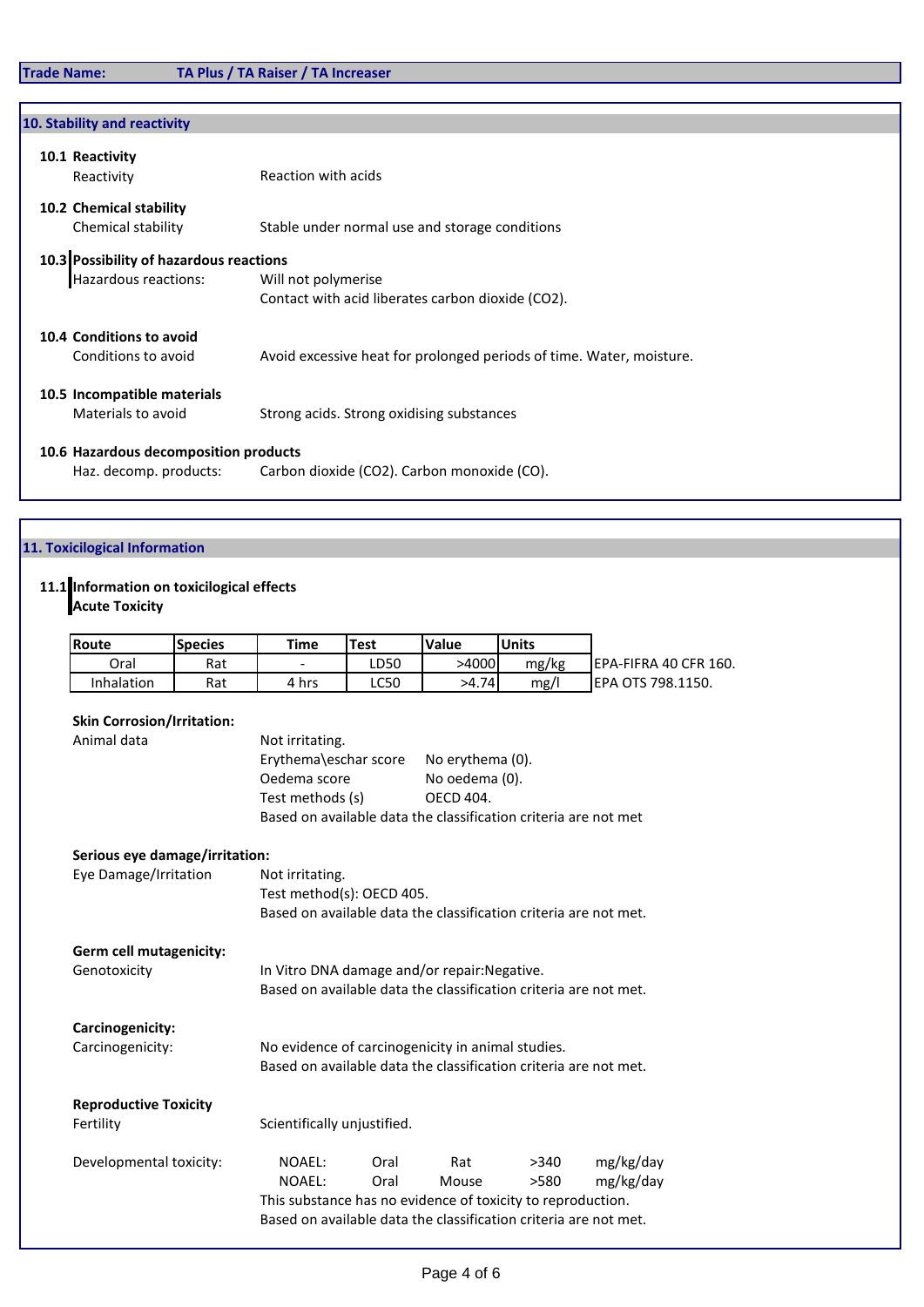# **11. Toxicilogical Information**

# **Specific target organ toxicity - repeated exposure:**

STOT - repeated exposure

| <b>Aspiration hazard</b>                |                                                                                                                                    |
|-----------------------------------------|------------------------------------------------------------------------------------------------------------------------------------|
| Aspiration hazard                       | Not relevant.                                                                                                                      |
| General information                     | No specific health warnings noted.                                                                                                 |
| Inhalation<br>Ingestion<br>Skin contact | Dust in high concentrations may irritate the respiratory system.<br>May cause discomfort if swallowed<br>Powder may irritate skin. |
| Eye contact                             | Particles in the eyes may cause irritation and smarting.                                                                           |

| 12. Ecological Information                                                                              |                                               |                                                                             |  |
|---------------------------------------------------------------------------------------------------------|-----------------------------------------------|-----------------------------------------------------------------------------|--|
| 12.1 Toxicity                                                                                           |                                               |                                                                             |  |
| <b>Etoxicity effects</b>                                                                                | Not regarded as dangerous for the environment |                                                                             |  |
|                                                                                                         |                                               |                                                                             |  |
| <b>Acute Toxicity - Fish</b>                                                                            |                                               | REACH dossier information EPA OPP 72-1.                                     |  |
| LC50 96 hours 7100 mg/l Lepomis macrochirus (Bluegill)<br><b>Acute Toxicity - Aquatic Invertebrates</b> |                                               |                                                                             |  |
| EC50 48 hours 4100 mg/l Daphnia magna                                                                   |                                               | REACH dossier information EPA OPP 72-2.                                     |  |
| <b>Chronic Toxicity - Aquatic Invertebrates</b>                                                         |                                               |                                                                             |  |
| NOEC 21 days > 576 mg/l Daphnia magna                                                                   |                                               |                                                                             |  |
|                                                                                                         |                                               |                                                                             |  |
| 12.2 Persistence and degradability                                                                      |                                               |                                                                             |  |
| Persistence and degradability                                                                           |                                               | The product contains only inorganic substances which are not biodegradable  |  |
| Biodegradation                                                                                          | Not applicable.                               |                                                                             |  |
|                                                                                                         |                                               |                                                                             |  |
| 12.3 Bioaccumlative potential<br>Bioaccumlative potential                                               |                                               | The product does not contain any substances expected to be bioaccumulating. |  |
| Partition coefficient                                                                                   |                                               | Not applicable. Substance is inorganic.                                     |  |
|                                                                                                         |                                               |                                                                             |  |
| 12.4 Mobility in soil                                                                                   |                                               |                                                                             |  |
| Mobility                                                                                                | The product is soluble in water.              |                                                                             |  |
|                                                                                                         |                                               |                                                                             |  |
| 12.5 Results of PBT and vPvB assessment                                                                 |                                               |                                                                             |  |
| PBT identification:                                                                                     |                                               | Not Classified as PBT/vPvB by current EU criteria.                          |  |
|                                                                                                         |                                               |                                                                             |  |
| 12.6 Other adverse effects                                                                              |                                               |                                                                             |  |
| Other adverse effects                                                                                   | None known                                    |                                                                             |  |

# **13. Disposal Considerations**

## **13.1 Waste treatment methods**

Dispose of waste and residues in accordance with local authority requirements. Contact specialist disposal companies.

# **Classification**

Waste Codes in accordance with the European Waste catalogue (EWC) are origin-defined. Since this product is used in several industries, no Waste Code can be provided by the supplier. The Waste Code should be determined in arrangement with your waste disposal partner or the responsible authority.